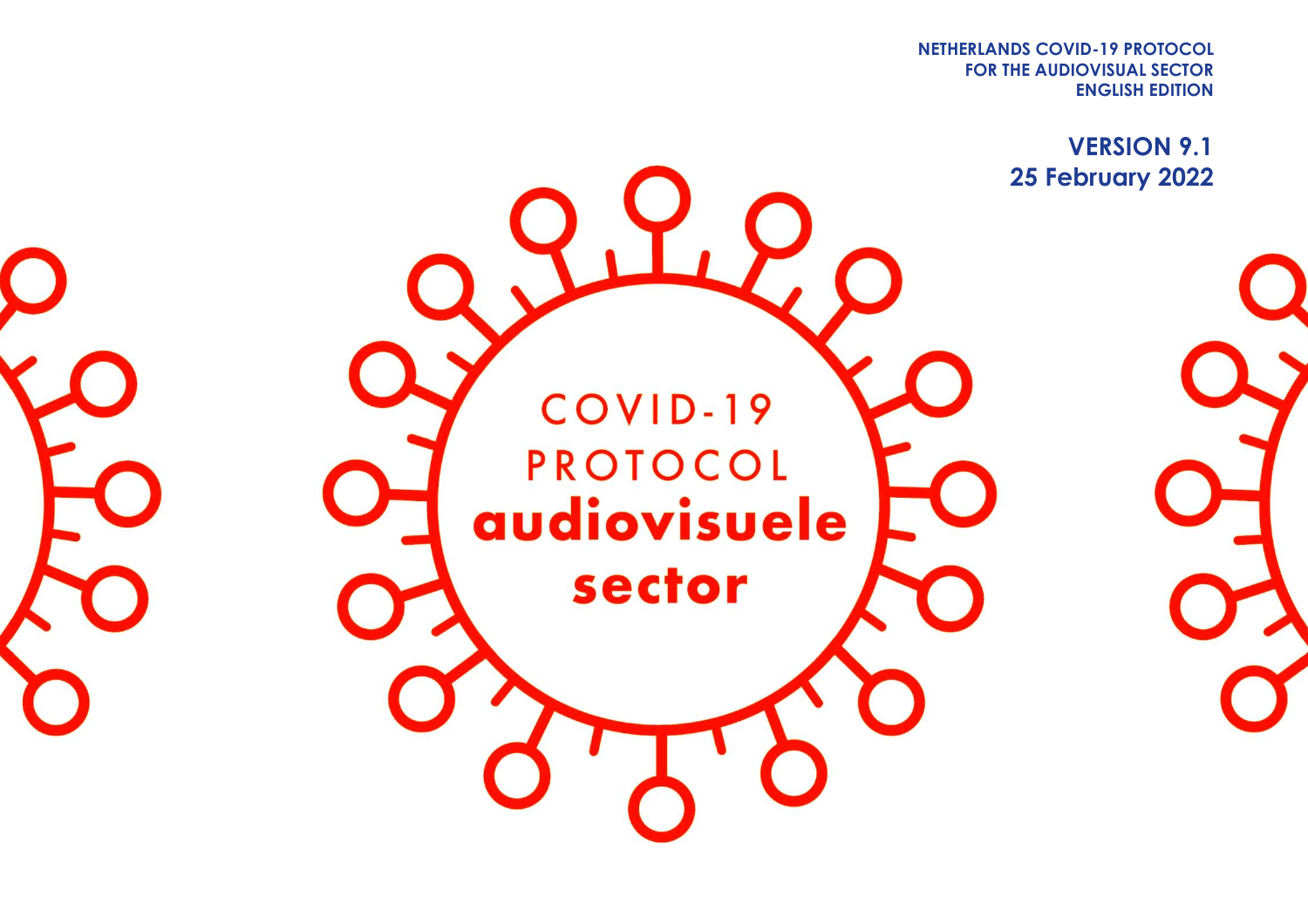# **NETHERLANDS COVID-19 PROTOCOL FOR THE AUDIOVISUAL SECTOR**

## **Preamble**

The different professions that are involved in audiovisual productions want to continue their work in a safe and responsible way. This is because of the direct and indirect economic interests and because of the vital cultural and social function of audiovisual productions: these act both as a connective tissue for society and as a source of information, amusement, emotion and reflection.

This protocol contains hygiene guidelines, precautionary and protective measures and rules of behaviour. Their purpose is to ensure that workplaces and work situations are as safe as possible during the COVID-19 pandemic. The protocol provides clarity to everyone who is involved in audiovisual productions, including professionals, businesses, public service and commercial broadcasters, clients, financiers, and insurers/guarantee funds.

The protocol focuses on the development, preproduction, production and postproduction of audiovisual productions in the broad sense of the term, both scripted and non-scripted, including news and informative programmes, entertainment, commercials, fiction, documentaries, animation, and interactive productions.

Activities on behalf of professional audiovisual productions are regular business activities. Work can take place in studio spaces equipped for this purpose as well as at other indoor and outdoor locations.

Since every audiovisual production is different, in practice there may be a reason for parties to deviate from this protocol if the situation demands it. It is up to the parties involved - taking into account all precautionary measures - to consider carefully whether an audiovisual production can be continued.

It is advised to always consult the websites of the Dutch government and RIVM (National Institute for Public Health and the Environment) for the current general measures and regulations. You should also always consult the current regulations in the relevant safety region and/or municipality where the filming is planned. Additional measures may be taken for regions where infection rates are high for a longer period.

The protocol will be updated as soon as possible when new insights, advice or measures come into force. The protocol is published on the websites of NAPA and NCP, as is a list of Frequently Asked Questions.

- The NOS broadcasting organisation has its own protocol (for employees, contractors, suppliers, and guests).
- For viewings on location, the protocol of the NVBF applies.
- For music recordings, performing artists and (music) companies should follow the protocols for performing arts and orchestras.

Where the text has been modified compared to versions 8.0 and 9.0, it is marked with an orange line.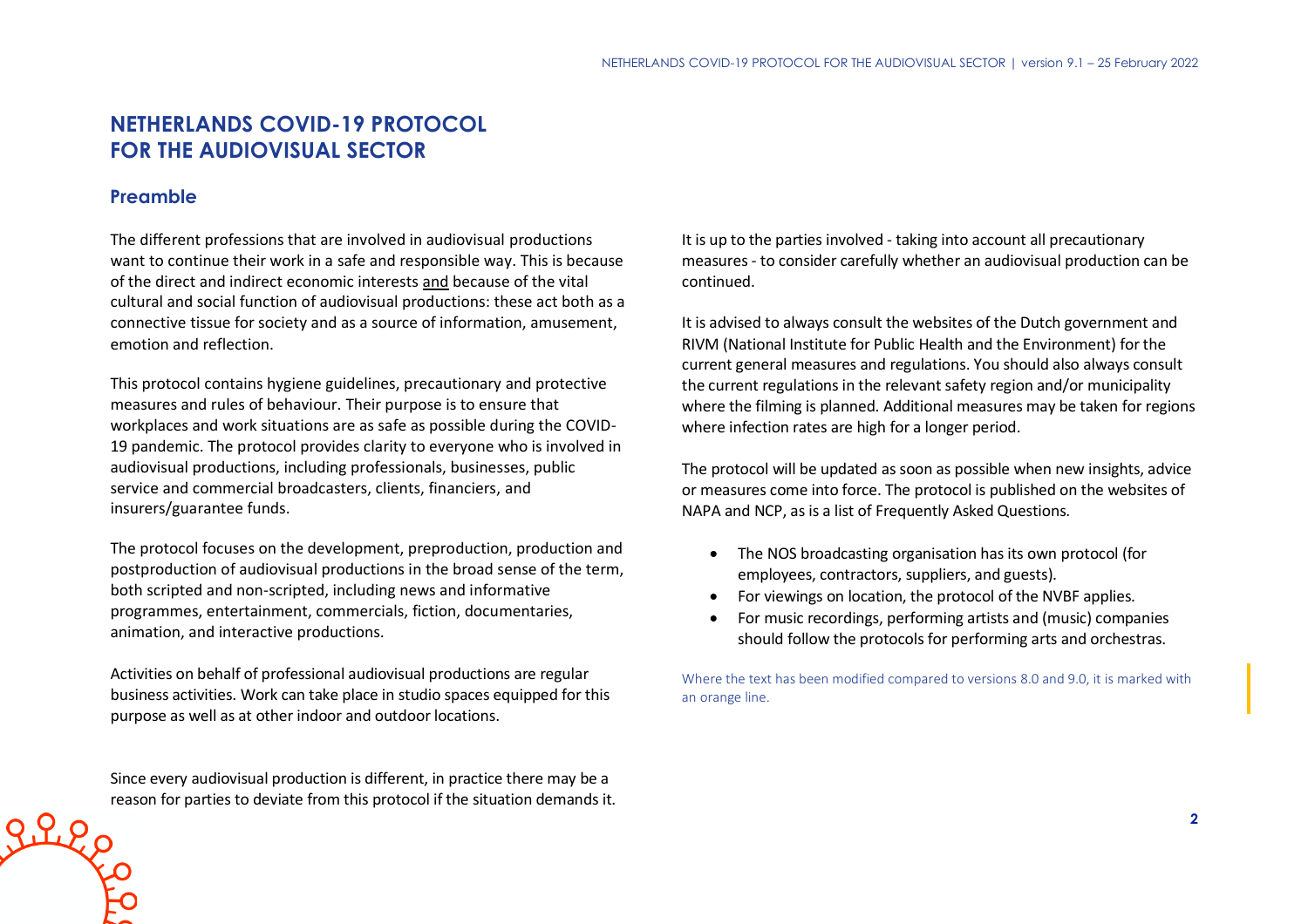# **Strategy**

The protocol is in line with current Dutch government measures and RIVM recommendations. **Starting point are the general health and hygiene regulations**: stay at home if you have corona-related complaints, ensure good ventilation, maintain good hand hygiene, cough and sneeze into the inside of your elbow. Keeping a sufficient distance from others is also strongly advised, as this is proven to help prevent infections.

When people over 70 or from other vulnerable population groups are involved in productions, extra care is required.

#### **Quarantine policy**

If your work does not allow you to keep the distance required or recommended by the government, you must not have had any coronarelated complaints in the 24 hours before coming to work.

If you have corona-related complaints, stay at home and inform your employer. Use a self-test or get tested via the GGD.

If you or someone you have been in close contact with has been diagnosed with a corona infection, you and your family members should follow the current isolation and quarantine regulations - even if you have been fully vaccinated or have recovered from an infection. You can find these via [quarantainecheck.rijksoverheid.nl/en](https://quarantainecheck.rijksoverheid.nl/en)

#### **Preventive testing**

For the continuation of work and to facilitate a safe and healthy workplace, it is recommended that preventive tests be used for **persons involved in recordings**. This also applies to persons who have been fully vaccinated or have recovered.

Preventive testing means testing for the presence of the coronavirus without the person showing symptoms of COVID-19, in order to further reduce the risk of spreading the virus. Testing twice a week is recommended. Depending on the more or less fixed composition of the work team, it may be decided to test more or less often.

For persons involved in **high risk situations** - involving intimate scenes of intense physical contact, such as kissing or fighting scenes - preventive testing by means of a PCR test (because of its higher degree of reliability) is strongly recommended. $1$ 

For persons involved in all **other situations**, antigen (rapid) tests may be used.

The reliability of preventive tests depends to a large extent on whether they are administered correctly. To ensure the accuracy of the testing process and to increase the reliability of the test result, preventive testing can be performed under the (delegated) responsibility of a (company) doctor by, for example, a nurse. In that case, this professional is responsible for the correct administration, use and analysis of the test.

For reasons of privacy, tests must be administered in a separate room and the test result may only be read by the person being tested and any physician or nurse. Test results may not be recorded or shared.

 $1$  For persons involved in high risk situations, it is not necessary to perform a PCR test for 60 days following a corona infection. PCR tests are more sensitive than rapid antigen tests and may indicate a false-positive test result for some time after recovery, even though the person is not, or no longer, infectious. In such a case, proven recovery is required: the infection was detected more than 11 days previously and the person concerned has had no corona-related symptoms in the previous 24 hours.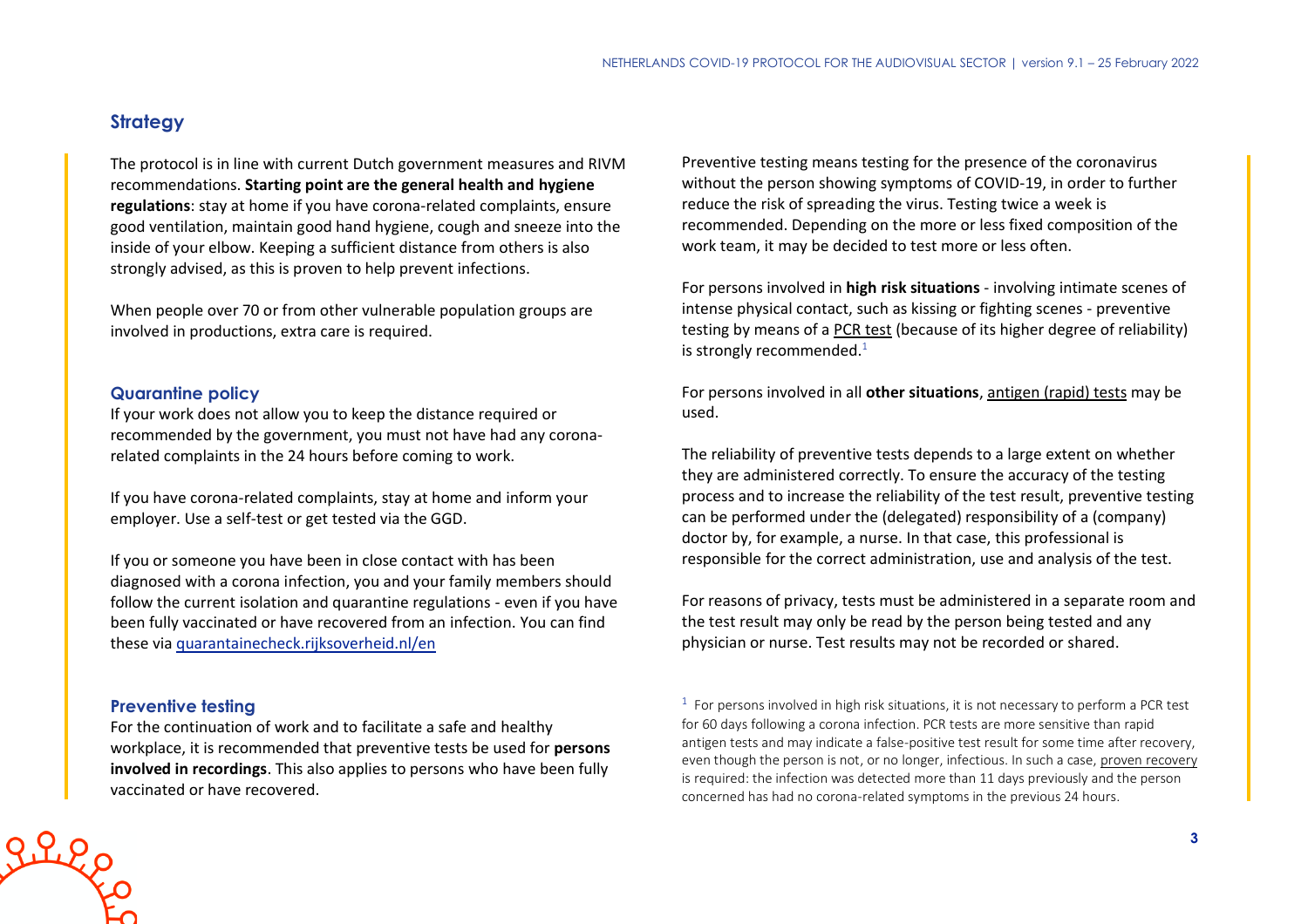#### **Ventilation**

Ensure good ventilation in all work locations. Open windows in indoor areas where people come together. Or make sure that the ventilation systems in buildings are set up in such a way that fresh air is brought into the building regularly. Follow at least the [Dutch Building Decree](https://rijksoverheid.bouwbesluit.com/Inhoud/docs/wet/bb2012_nvt/artikelsgewijs/hfd3/afd3-6)  [\('Bouwbesluit'\) and the national guidelines for the ventilation of buildings](https://rijksoverheid.bouwbesluit.com/Inhoud/docs/wet/bb2012_nvt/artikelsgewijs/hfd3/afd3-6) (in Dutch only).

#### **Face masks**

Wear a face mask where it is required and where it is advised because of crowding (indoors and outdoors). Wearing a face mask may also be mandatory in the workplace. Make sure the mask always covers the nose, mouth and chin.

### **Current**

**From 25 February 2022, new relaxations will be introduced in the Dutch national corona regulations, as part of the gradual reopening of the country.**

#### **Audience + corona access certificate**

Audiences are allowed during recordings for AV productions, both in indoor and outdoor locations. This includes talk shows, game shows and recordings of performances.

From Friday 25 February 2022, the rules are as follows:

- There are no longer any restrictions on the opening hours of venues accessible to the public: the general closing hours between 01:00 and 05:00 will cease to apply.
- The obligations to keep a 1.5-metre distance, to wear a face mask, to limit the number of visitors and to have a fixed seat are abolished.
- At indoor activities where more than 500 visitors are present without a fixed seat, visitors from 13 years old must show a negative test certificate in order to be admitted. The test must have been taken within the framework of Testen voor Toegang; the test result is valid for a maximum of 24 hours. The corona access certificate can be shown in the [CoronaCheck-app.](https://coronacheck.nl/nl/) For audiences of 14 years and older, the corona access certificate must be checked together with an identity document.
- For all other activities, the obligation to present the corona access certificate is no longer required.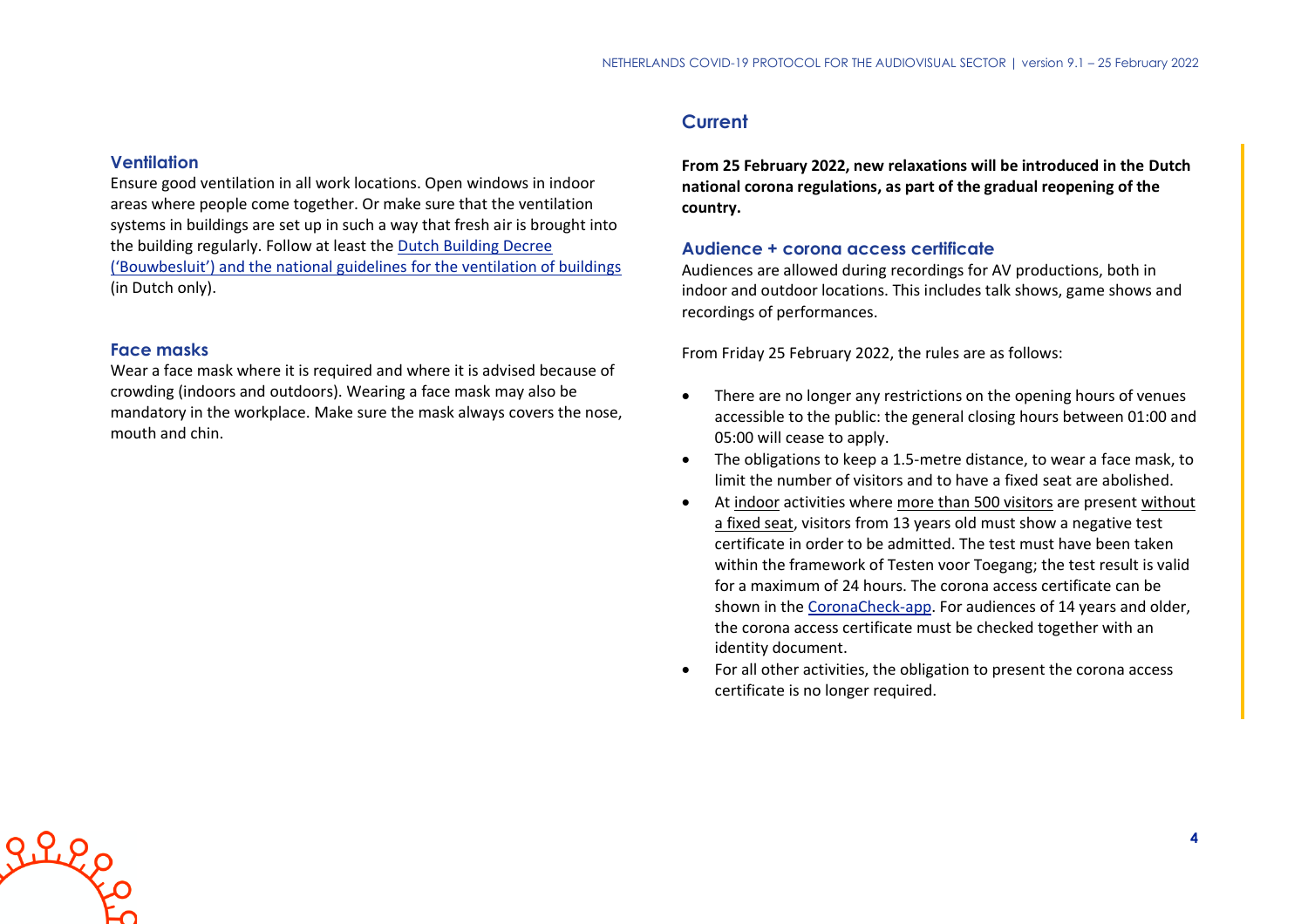### **Face masks**

You are advised to wear a face mask indoors and outdoors when it is difficult to maintain a distance of 1.5 metres.

As of 25 February 2022, the obligation to wear a face mask will cease to apply in most locations. Only in and around public transport, at the entire airport and in aircraft, the requirement to wear a face mask will continue to apply to everyone aged 13 and over.

Under certain conditions, an **exception** to the legal obligation to wear a face mask applies to video and sound recordings. Are you filming in a place where it is legally required to wear a face mask - for example, in public transport? Then this obligation does not apply to:

\* persons who participate in the recording of professional audiovisual productions, such as feature films, documentaries and series, in such a place;

\* recordings of radio and television programmes and online video content for public and commercial media organisations such as broadcasters.

The exception only applies to persons who actually appear on screen or on sound such as actors, actresses, presenters, candidates, experts, jury members and extras. The exception does not apply to members of the audience and persons who help behind the scenes with the recording, such as a cameraman, sound engineer or director. Furthermore, the exception only applies during the recording.

[Information regarding this exception](https://www.rijksoverheid.nl/onderwerpen/coronavirus-covid-19/mondkapjes/tijdens-het-werk) (in Dutch only).

### **Travel**

Travel well prepared. When travelling to and from abroad, always check the current travel advice and regulations, including those concerning testing and quarantine obligations. Follow advice and obligations. Travel to countries marked orange or red is strongly discouraged.

You can find the current travel advice and regulation via [Netherlandsworldwide.nl](https://www.netherlandsworldwide.nl/) (EN) / [Nederlandwereldwijd.nl](https://www.nederlandwereldwijd.nl/) (NL) or in the [Travel App of the Dutch Ministry of Foreign Affairs](https://www.nederlandwereldwijd.nl/documenten/vragen-en-antwoorden/reis-app-buitenlandse-zaken) (in Dutch only).

- Within the EU, you can travel with the European Digital Corona Certificate (DCC). The DCC is available via the CoronaCheck app.
- Travellers from a non-EU/Schengen country are required to submit a negative NAAT test (PCR) or antigen test when entering the Netherlands.
- Under certain conditions, an [exception to the EU-entry ban](https://www.government.nl/topics/coronavirus-covid-19/visiting-the-netherlands-from-abroad/exemptions-to-the-entry-ban/professionals-in-the-cultural-and-creative-sectors) and an [exception to the quarantine obligation](https://www.government.nl/topics/coronavirus-covid-19/visiting-the-netherlands-from-abroad/self-quarantine/exceptions-mandatory-quarantine) applies to persons travelling to or from the Netherlands in connection with activities of a Dutch cultural or creative institution or organisation.
	- o For the exception to the entry ban you must be in possession of an [entry statement](https://www.inreisverklaringcultuur.nl/) (website in Dutch only).
	- o For the exception to the quarantine obligation, you must have a [quarantine declaration](https://www.rijksoverheid.nl/onderwerpen/coronavirus-covid-19/documenten/publicaties/2021/05/20/quarantaineverklaring) and a letter of invitation from the producer, broadcaster or institution concerned. If applicable, you can also make use of the exception for business travellers.
- From 25 February 2022, the general quarantine obligation will no longer apply upon return to the Netherlands. If a new, concerning virus variant appears, travellers returning from countries where this is the case will still have to go into quarantine.

#### **Workplace**

Work at home when possible and at the office or location when necessary. It is up to work/commissioning parties and workers to agree on the best possible division of labour.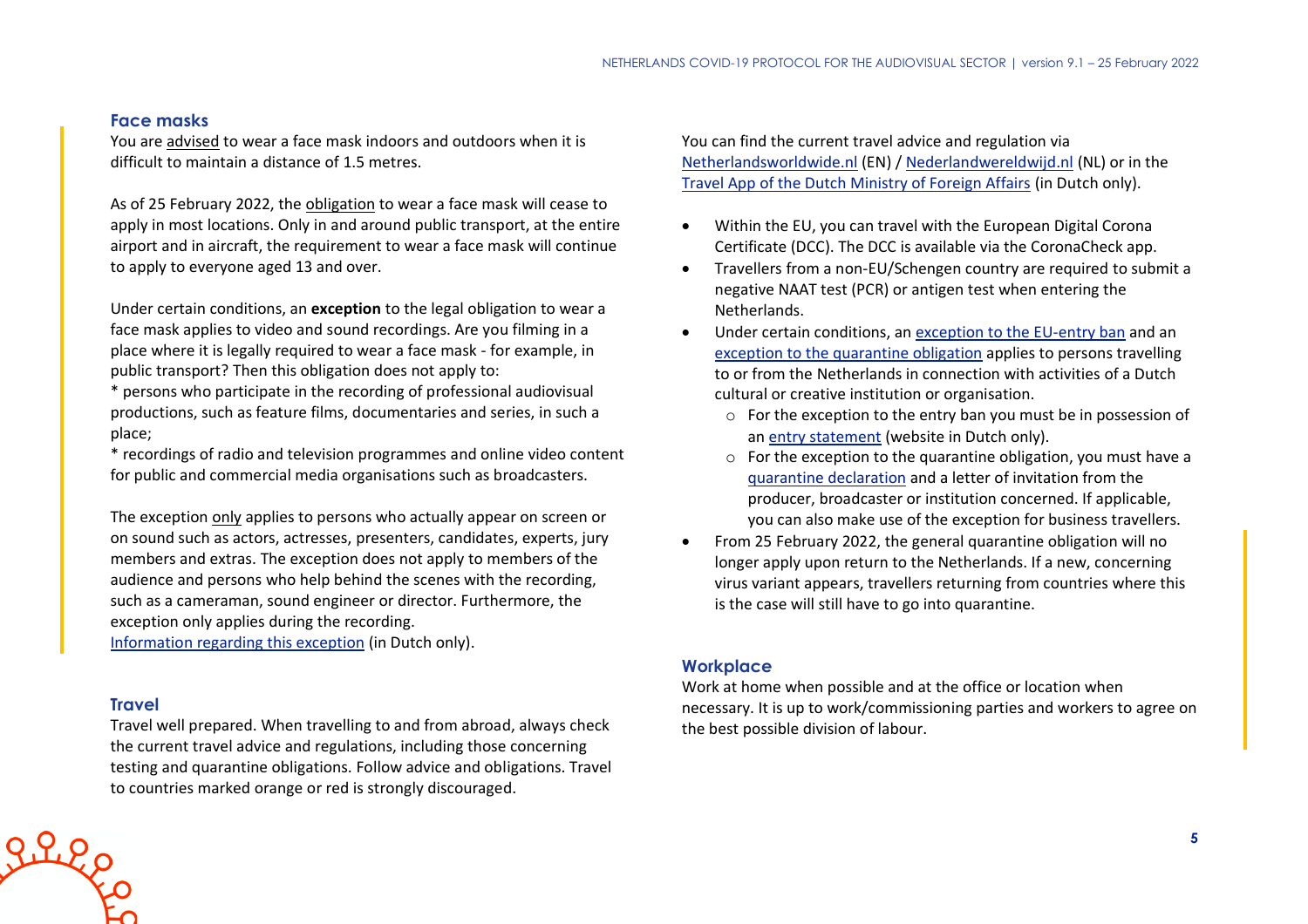## **PRECAUTIONARY MEASURES**

**The following measures must always be observed by all persons present at work sites, such as in the office, in the studio and when recording on location indoors or outdoors, and for various productions.**

1. Do you have any health complaints associated with corona, such as a cold, runny nose, sneezing, sore throat, slight cough, sudden loss of smell and/or taste, tightness in the chest, increased temperature or fever? Stay at home and inform your employer. Use a self-test or get tested via the GGD.

2. You and your housemates must comply with the current isolation and quarantine regulations if you or someone you have been in close contact with has been diagnosed with a corona infection - even if you have been fully vaccinated or have recovered. These can be found via [quarantainecheck.rijksoverheid.nl/en](https://quarantainecheck.rijksoverheid.nl/en)

3. Where necessary, apply a preventive testing policy for persons involved in recordings (see preamble).

4. For persons involved in high-risk situations, such as actors who have to perform intimate scenes with intensive physical contact, preventive testing by means of a PCR test is urgently recommended (see preamble).

5. Ensure good ventilation at all working locations.

6. Ensure good hand hygiene.

Wash your hands regularly, at least six times a day, with soap and water for at least 20 seconds and then dry them thoroughly with a paper towel and throw it away immediately. You can also use a disinfectant hand gel containing at least 70% alcohol. Always do this: before going out, when coming home or at work, after blowing your nose, after travelling with public transport, before eating and after going to the toilet.

7. Cough and sneeze into the inside of your elbow. Use paper tissues to blow your nose, then throw them away and wash your hands.

8. Keep your distance from others where required and possible. When setting up locations, make sure that this is possible (also when entering the location). Take into account room to move and walk, and the space taken up by furniture and equipment. Provide enough separate changing rooms.

9. Wear a face mask where required and advised due to crowding (also outdoors).

10. Provide for daily and, if necessary, interim cleaning at the work location. Pay attention to frequently used hand contact points. Follow the [general hygiene guidelines](https://www.rivm.nl/hygienerichtlijnen/algemeen) of the LCHV (Dutch National Center for Hygiene and Safety).

11. Appoint a Health & Safety Officer who has responsibility and authority for monitoring and ensuring compliance with the applicable protocol. If effective, combine this task with another function (for example, the in-house emergency and first-aid officer and/or the sustainability manager).

12. Ensure that everyone is aware of the instructions and precautionary measures that follow from the protocol and any specific elaboration per production. Ask contractors (freelance employees) to sign a declaration that they have read this protocol and agree to act accordingly.

The Health & Safety Officer should explicitly draw the attention of all persons who are unable to keep the required or advised distance from each other in their work to the fact that they must not have had any corona-related complaints in the preceding 24 hours before they are allowed to cooperate or come to the work location. They may be asked for their body temperature or it may be taken non-invasively without further processing.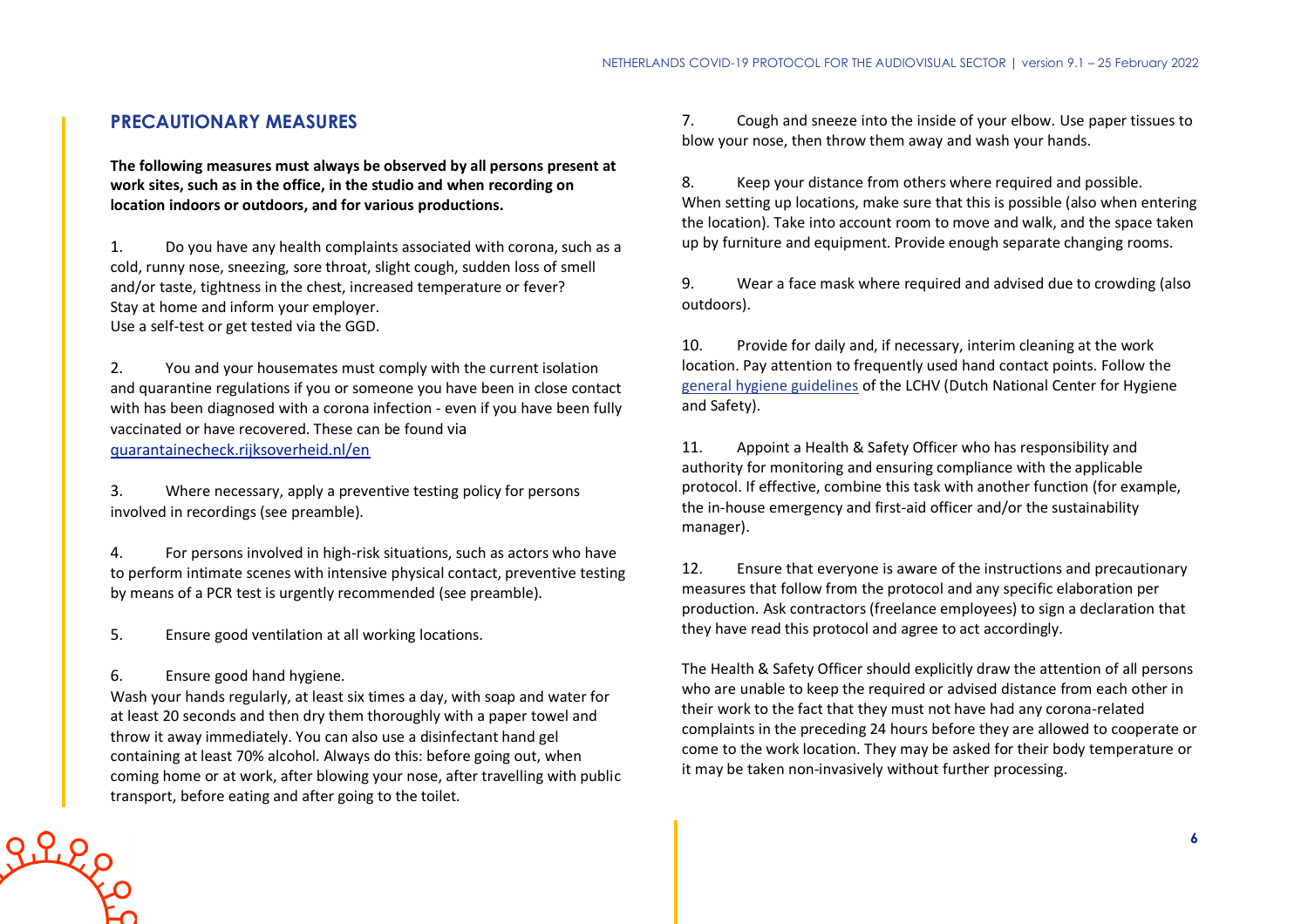13. When recording on location, always inform the municipality and/or Safety Region and (if applicable) local residents in advance in order to avoid ambiguity.

14. Always consult the current regulations in the relevant Safety Region and/or municipality where filming is planned. Additional measures may follow for regions where infection rates are high for a longer period.

15. When travelling to and from abroad, always check the current travel advice and the current regulations, including those relating to compulsory testing and quarantine. Follow the advice and obligations. You can find the current travel advice and regulation via [Netherlandsworldwide.nl](https://www.netherlandsworldwide.nl/) (EN) / [Nederlandwereldwijd.nl](https://www.nederlandwereldwijd.nl/) (NL) or in the [Travel App of the Dutch Ministry of Foreign Affairs](https://www.nederlandwereldwijd.nl/documenten/vragen-en-antwoorden/reis-app-buitenlandse-zaken) (in Dutch only).

16. Draw up a project plan for each production in which it is laid down how the protocol will be implemented.

17. Limit the number of people present.

(Executive) producers must be critical of who does or does not need to be present on the set or at the work location. Avoid unnecessary set visits or spectators.

18. Where possible, apply a home working policy for work that does not necessarily have to be done at the office or location, such as script development, research and editing.

19. Organise meetings, castings, auditions or other pre-production work as well as post-production work via (digital) communication means where possible.

20. Identify in advance which employees are strictly necessary to carry out the work during the shoot. Work as much as possible in permanent teams, so that there is a limited, manageable and controllable group of **PLLCCO** WOrkers.

Make sure that employees are recognisable per department/discipline (for example, by means of coloured bands). This makes it clear who should/should be present at the work location.

21. Structure (the preparation for) shooting days in such a way that workflows follow each other as far as possible and do not overlap, so that one department finishes work before the next department arrives. In the case of recordings lasting several days, plan the activities as much as possible in a consecutive working week.

22. Avoid unnecessary group formation. For example, by taking turns taking breaks and/or using several rooms. Changes of (groups of) employees should take place in a structured and announced manner and via walking routes, whereby, if applicable, the mandatory or recommended distance between them is observed as much as possible. Also mark out walking routes in places where many people are likely to congregate at the same time (e.g. coffee corners, canteen/catering areas, toilets) in order to create as much one-way traffic as possible and to prevent 'cross traffic'. If necessary, place markings to monitor distances.

23. Clearly mark a filming location as a workplace and keep passers-by at a distance; for example, use construction fencing and other means such as information boards (by analogy with a building site). Ensure the presence of additional assistance for crowd control in the event of outdoor shoots.

24. If third-party locations are used or rented: do not use these locations if the owners or permanent users of this location - or their family members are suffering from colds and fevers (38 degrees Celsius or higher) and/or tightness of the chest when they (also) use the room(s).

25. In the case of fixed workplaces (e.g. production vehicles and recordings with an audience) where the compulsory or recommended distance between workers is not possible: realise extra safety provisions, e.g. mobile partitions made of plexiglas or plastic.